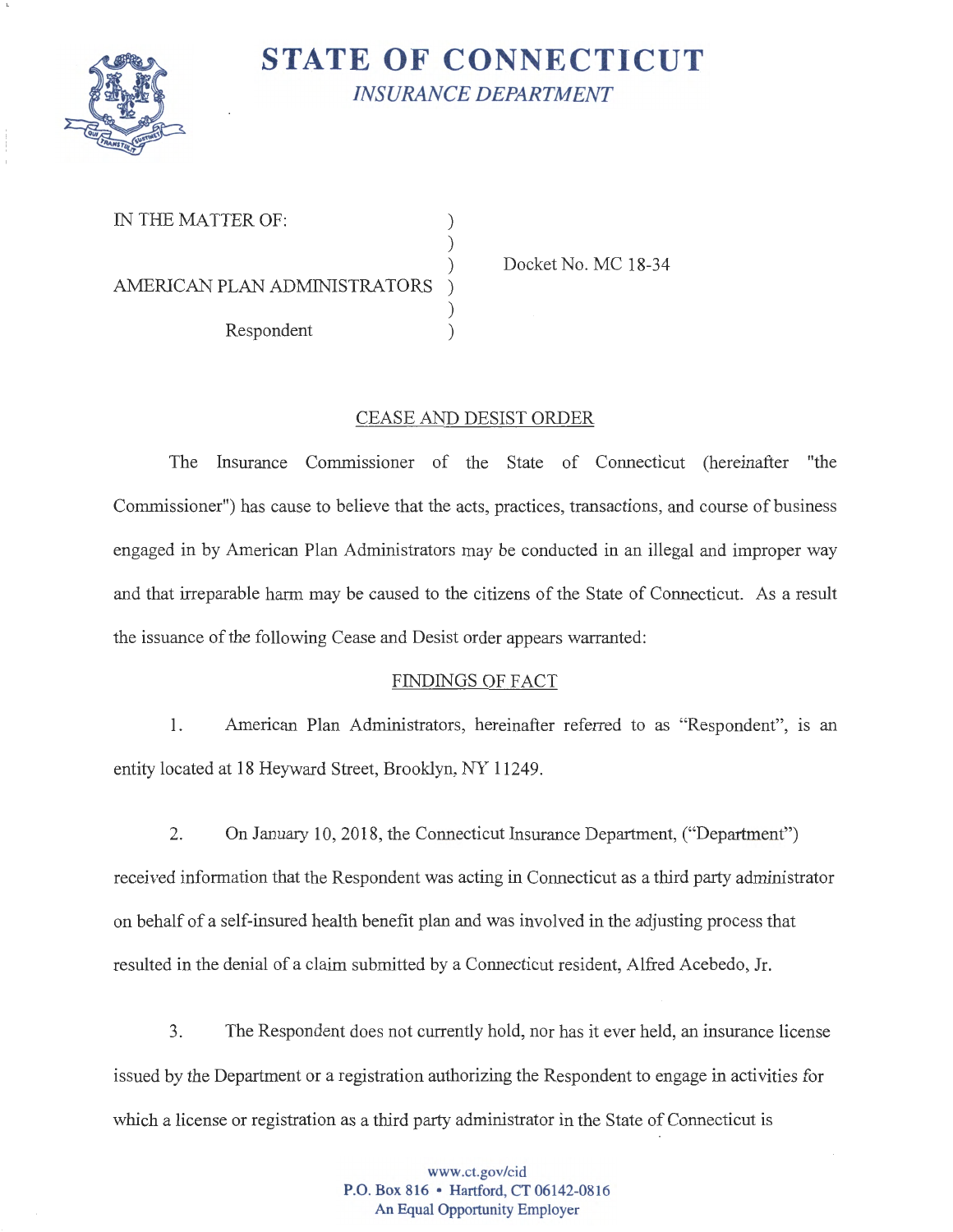required.

4. On or about January 22, 2018 a representative of the Respondent, having received an inquiry from the Department about the denial of Alfred Acebedo's claim, admitted that the Respondent was involved in adjusting such claim and indicated that it had been denied because not covered under the plan.

5. On February 14, 2018 the Department sent written communications to the Respondent advising the Respondent that its activities in Connecticut required a third party administrator license or registration and asking the Respondent to procure such license or registration forthwith.

6. Having the Respondent failed to answer the February 2, 2018 communication, on March 2, 2018, April 5, 2018 and May 1, 2018, the Department sent additional written communications to the Respondent requesting a response, advising the Respondent that its activities in Connecticut required a third party administrator license or registration and asking the Respondent to apply for such license or register with the Commissioner forthwith.

7. To the present the Respondent failed and refused to address or acknowledge the Department's requests, to procure the necessary license or registration and to respond to the Department's communications.

## CONCLUSIONS

1. The facts set forth in paragraphs 1 through 7 of the Findings of Fact herein show that the Respondent has violated and continues to violate Sections 38a-720 through 38a-720k of